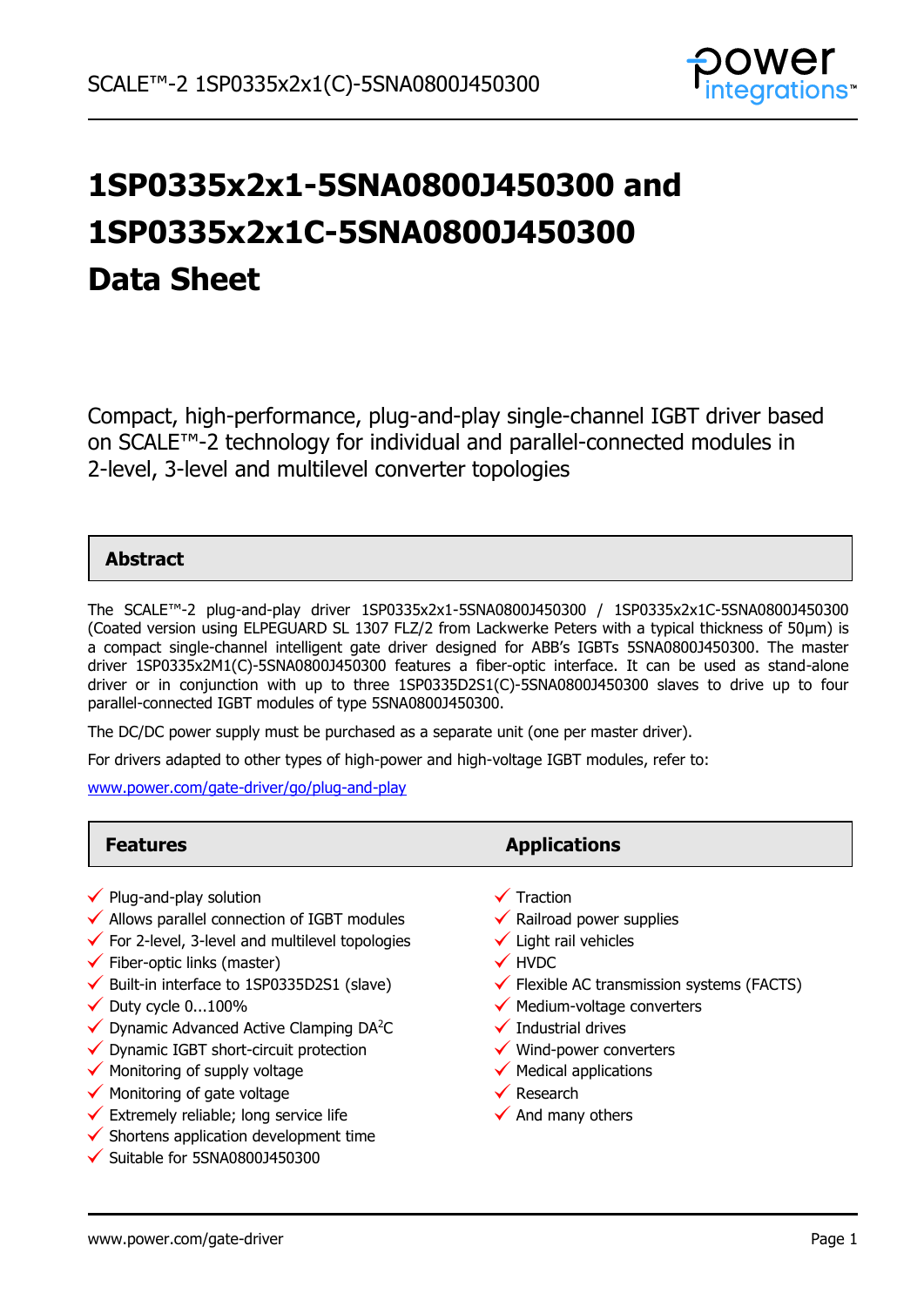

## **Safety Notice!**

The data contained in this data sheet is intended exclusively for technically trained staff. Handling all highvoltage equipment involves risk to life. Strict compliance with the respective safety regulations is mandatory!

Any handling of electronic devices is subject to the general specifications for protecting electrostatic-sensitive devices according to international standard IEC 60747-1, Chapter IX or European standard EN 100015 (i.e. the workplace, tools, etc. must comply with these standards). Otherwise, this product may be damaged.

### **Important Product Documentation**

This data sheet contains only product-specific data. For a detailed description, must-read application notes and common data that apply to the whole series, please refer to the "Description & Application Manual for 1SP0335 SCALE-2 IGBT Drivers" on [www.power.com/gate-driver/go/1SP0335.](http://www.power.com/gate-driver/go/1SP0335)

When applying SCALE-2 plug-and-play drivers, please note that these drivers are specifically adapted to a particular type of IGBT module. Therefore, the type designation of SCALE-2 plug-and-play drivers also includes the type designation of the corresponding IGBT module. These drivers are not valid for IGBT modules other than those specified. Incorrect use may result in failure.

#### **Mechanical Dimensions**

Dimensions: Refer to the relevant "Description and Application Manual"

Mounting principle: Connected to IGBT module with screws

# **Fiber-Optic Interfaces (1SP0335x2M1(C))**

| <b>Interface</b>   | <b>Remarks</b>                                 | Part type #       |
|--------------------|------------------------------------------------|-------------------|
| Drive signal input | 1SP0335V, fiber-optic receiver (Notes 1, 2)    | HFBR-2522ETZ      |
| Drive signal input | 1SP0335S, fiber-optic receiver (Notes 1, 2)    | <b>HFBR-2412Z</b> |
| Status output      | 1SP0335V, fiber-optic transmitter (Notes 1, 3) | HFBR-1522ETZ      |
| Status output      | 1SP0335S, fiber-optic transmitter (Notes 1, 3) | <b>HFBR-1412Z</b> |

### **Electrical Connectors**

| <b>Interface</b>          | <b>Remarks</b>               | Part type # |
|---------------------------|------------------------------|-------------|
| Power supply connector X1 | On-board connector (Note 4)  | 214012      |
| Bus connectors X2 and X3  | On-board connectors (Note 5) | 214013      |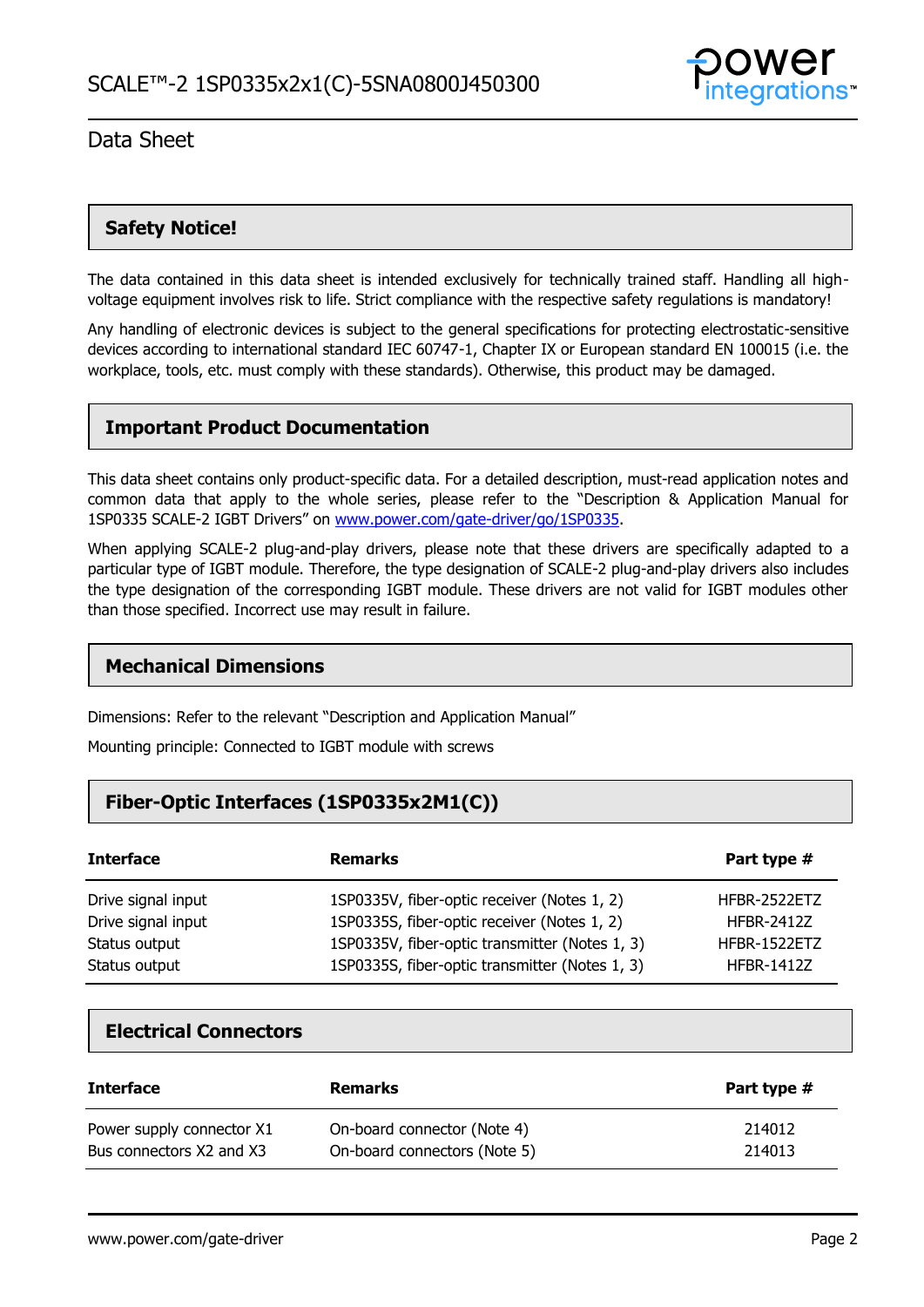

# **Absolute Maximum Ratings**

| <b>Parameter</b>                       | <b>Remarks</b>                                 | Min   |       | Max Unit          |
|----------------------------------------|------------------------------------------------|-------|-------|-------------------|
| Supply voltage V <sub>DC</sub>         | VDC to COM                                     | 0     | 30    | V                 |
| Average supply current $I_{DC}$        | 1SP0335x2M1(C) only (Note 6)                   |       | 215   | mA                |
| Average supply current I <sub>DC</sub> | 1SP0335x2M1(C) with three 1SP0335D2S1 (Note 6) |       | 740   | mA                |
| Gate output power                      | 1SP0335x2M1(C), Ta < 70°C (Note 7)             |       | 3.5   | W                 |
|                                        | 1SP0335x2M1(C), Ta = $85^{\circ}$ C (Note 7)   |       | 2.5   | W                 |
| Gate output power                      | 1SP0335D2S1(C), Ta < 70°C (Note 8)             |       | 3.3   | W                 |
|                                        | 1SP0335D2S1(C), Ta = $85^{\circ}$ C (Note 8)   |       | 2.3   | W                 |
| Switching frequency f                  | 1SP0335x2M1(C), Ta < 70°C                      |       | 16    | kHz               |
|                                        | 1SP0335x2M1(C), Ta = $85^{\circ}$ C            |       | 11.2  | kHz               |
| Switching frequency f                  | 1SP0335D2S1(C), Ta < 70°C                      |       | 15    | kHz               |
|                                        | 1SP0335D2S1(C), Ta = $85^{\circ}$ C            |       | 10.3  | <b>kHz</b>        |
| Gate peak current I <sub>out</sub>     | Note 9                                         | $-35$ | $+35$ | A                 |
| DC-link voltage                        | Switching operation (Note 10)                  |       | 3000  | V                 |
|                                        | Off state (Note 11)                            |       | 3550  | V                 |
| Operating voltage                      | Collector-emitter voltage                      |       | 4500  | V <sub>peak</sub> |
| Max. emitter-emitter voltage           | Between parallel connected drivers (Note 12)   |       | 200   | $V_{\rm peak}$    |
| dV/dt                                  | Between parallel connected drivers (Note 13)   |       | 50    | $kV/\mu s$        |
| Max. interface current                 | X2 and X3, total RMS value (Note 14)           |       | 4     | Arms              |
|                                        | X2 and X3, total peak value (Note 14)          |       | 20    | $A_{peak}$        |
| Operating temperature                  |                                                | $-40$ | 85    | °C                |
| Storage temperature                    | Note 28                                        | $-40$ | 50    | °C                |
| Surface temperature                    | Only 1SP0335x2x1C-5SNA0800J450300 (Note 29)    |       | 125   | °C                |

# **Recommended Operating Conditions**

| <b>Power Supply</b>            | Remarks | Min  |     | Typ Max Unit |  |
|--------------------------------|---------|------|-----|--------------|--|
| Supply voltage V <sub>DC</sub> | To COM  | 23.5 | -25 | 26.5         |  |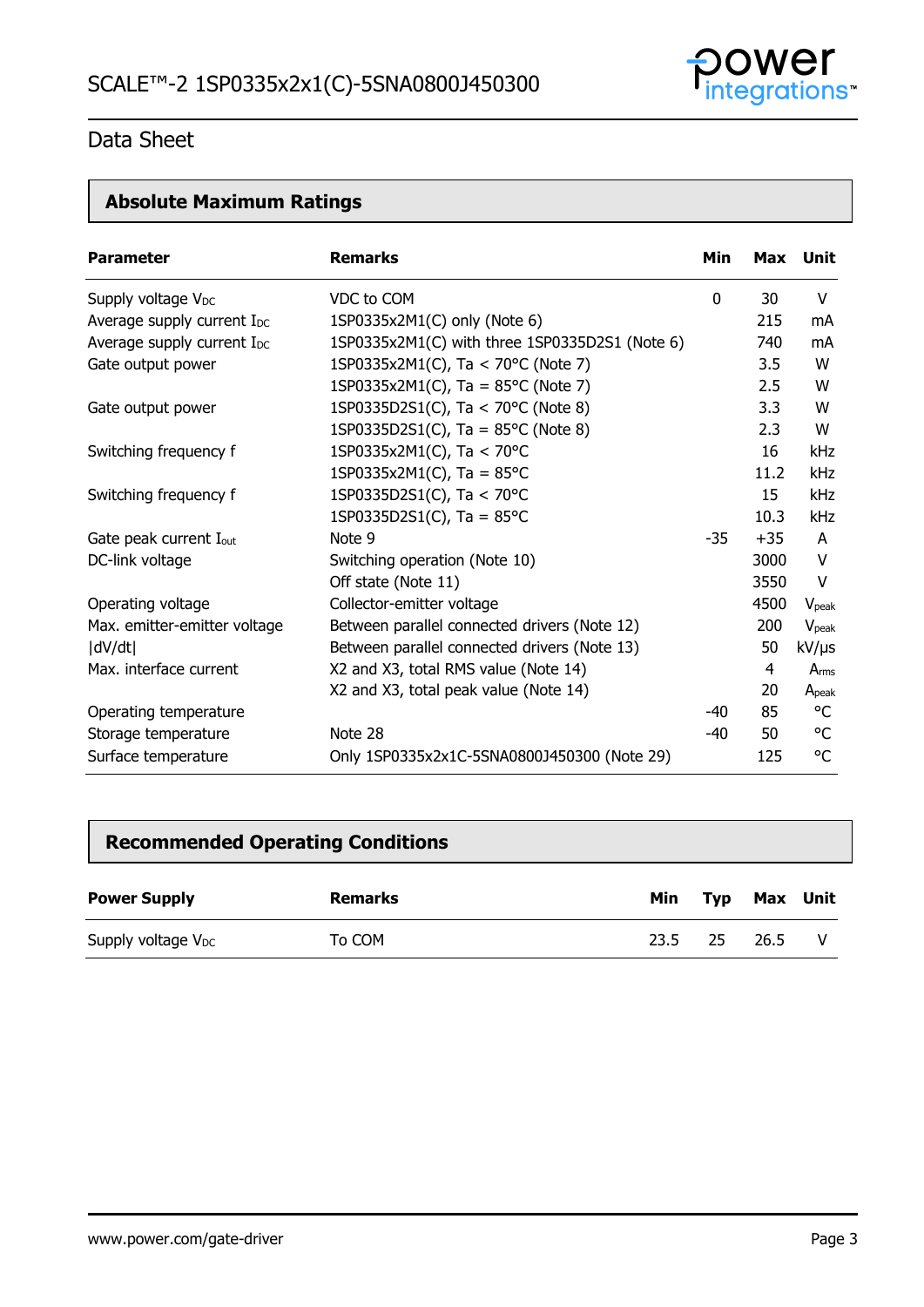

# **Electrical Characteristics**

|  |  |  |  |  |  |  | All data refer to $+25^{\circ}$ C and $V_{DC}$ = 25V unless otherwise specified |  |
|--|--|--|--|--|--|--|---------------------------------------------------------------------------------|--|
|--|--|--|--|--|--|--|---------------------------------------------------------------------------------|--|

| <b>Power Supply</b>                                | <b>Remarks</b>                                                                   | Min  | <b>Typ</b> | Max        | Unit        |
|----------------------------------------------------|----------------------------------------------------------------------------------|------|------------|------------|-------------|
| Supply current I <sub>DC</sub>                     | Without load, only 1SP0335x2M1(C)<br>Without load, per additional 1SP0335D2S1(C) |      | 45<br>20   |            | mA<br>mA    |
| <b>Power Supply Monitoring</b>                     | <b>Remarks</b>                                                                   | Min  | <b>Typ</b> | <b>Max</b> | Unit        |
| Supply threshold V <sub>iso</sub> -V <sub>ee</sub> | Clear fault                                                                      | 12.1 | 12.6       | 13.1       | V           |
|                                                    | Set fault (Note 15)                                                              | 11.5 | 12.0       | 12.5       | V           |
| Monitoring hysteresis                              | Set/clear fault                                                                  | 0.35 |            |            | ۷           |
| Supply threshold Vee-VCOM                          | Clear fault                                                                      | 5    | 5.15       | 5.3        | V           |
|                                                    | Set fault (Note 15)                                                              | 4.7  | 4.85       | 5          | V           |
| Monitoring hysteresis                              | Set/clear fault                                                                  | 0.15 |            |            | V           |
| Bus to 1SP0335D2S1(C)                              | <b>Remarks</b>                                                                   | Min  | <b>Typ</b> | <b>Max</b> | Unit        |
| Supply voltage                                     |                                                                                  |      | <b>VDC</b> |            | V           |
| Turn-off command                                   | To COM                                                                           |      | 0          |            | v           |
| Turn-on command                                    | To COM                                                                           |      | 15         |            | V           |
| <b>Gate Monitoring</b>                             | <b>Remarks</b>                                                                   | Min  | <b>Typ</b> | <b>Max</b> | <b>Unit</b> |
| Turn-on threshold V <sub>GE, on, min</sub>         | G <sub>mean</sub> to E, set fault (Note 16)                                      |      | 12.9       |            | V           |
| Turn-off threshold VGE, off, max                   | G <sub>mean</sub> to E, set fault (Note 16)                                      |      | $-7.6$     |            | V           |
| Filter delay                                       | Turn-on (Note 16)                                                                |      | 28         |            | μs          |
|                                                    | Turn-off (Note 16)                                                               |      | 42         |            | μs          |
| <b>Short-circuit Protection</b>                    | <b>Remarks</b>                                                                   | Min  | <b>Typ</b> | <b>Max</b> | Unit        |
| Static Vce-monitoring threshold                    | Between auxiliary terminals (Note 17)                                            |      | 170        |            | V           |
| Response time                                      | DC-link voltage = 3000V (Note 18)                                                |      | 5.8        |            | μs          |
|                                                    | DC-link voltage = 2000V (Note 18)                                                |      | 5.8        |            | μs          |
|                                                    | DC-link voltage = 1500V (Note 18)                                                |      | 6.0        |            | μs          |
|                                                    | DC-link voltage = 1000V (Note 18)                                                |      | 7.7        |            | μs          |
| Delay to IGBT turn-off                             | After the response time (Note 19)                                                |      | 0.3        |            | μs          |
| <b>Timing Characteristics</b>                      | <b>Remarks</b>                                                                   | Min  | <b>Typ</b> | <b>Max</b> | <b>Unit</b> |
| Turn-on delay $t_{d(0n)}$                          | Note 20                                                                          |      | 190        |            | ns          |
| Turn-off delay t <sub>d(off)</sub>                 | Note 20                                                                          |      | 185        |            | ns          |
| Output rise time tr(out)                           | G to E (Note 21)                                                                 |      | 9          |            | ns          |
| Output fall time tf(out)                           | G to E (Note 21)                                                                 |      | 30         |            | ns          |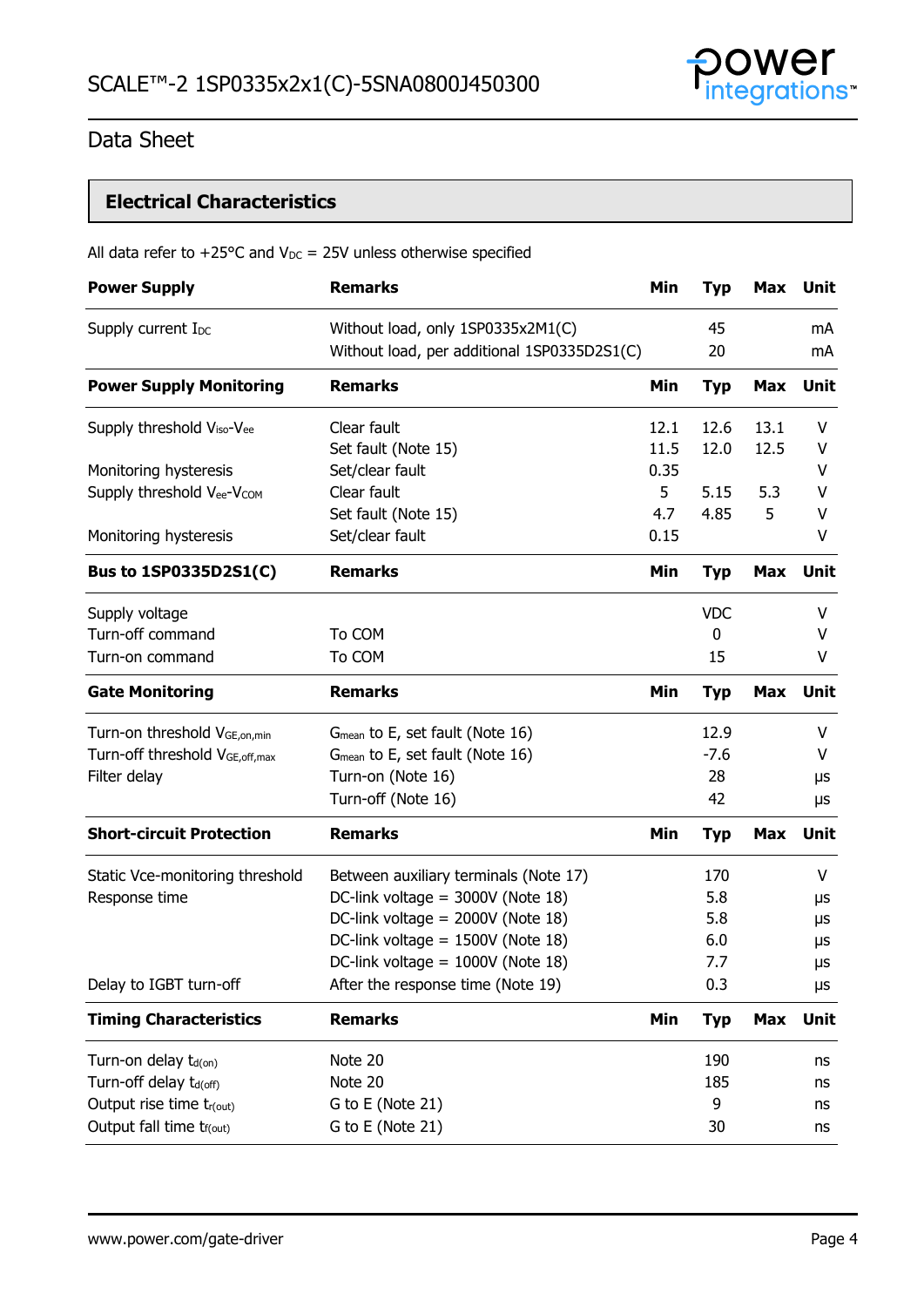

| <b>Timing Characteristics</b>            | <b>Remarks</b>                             | Min | <b>Typ</b> | Max  | Unit     |
|------------------------------------------|--------------------------------------------|-----|------------|------|----------|
| Transmission delay of fault state        | Note 22                                    |     | 90         |      | ns       |
| Delay to clear fault state               | After IGBT short circuit (Note 23)         |     | 9          |      | μs       |
|                                          | After gate-monitoring fault (Notes 23, 27) |     |            |      | μs       |
| Acknowledge delay time                   | Note 24                                    |     | 250        |      | ns       |
| Acknowledge pulse width                  | On host side                               | 400 | 700        | 1050 | ns       |
|                                          |                                            |     |            |      |          |
| <b>Gate Output</b>                       | <b>Remarks</b>                             | Min | <b>Typ</b> | Max  | Unit     |
| Turn-on gate resistor $R_{g(0n)}$        | Note 25                                    |     | 2.2        |      | $\Omega$ |
| Turn-off gate resistor $R_{q(off)}$      | Note 25                                    |     | 2.8        |      | Ω        |
| Auxiliary gate capacitor C <sub>ge</sub> |                                            |     | 150        |      | nF       |
| Gate voltage at turn-on                  | Note 26                                    |     | 15         |      | v        |

#### **Footnotes to the Key Data**

- 1) The transceivers required on the host controller side are not supplied with the gate driver. It is recommended to use the same types as used in the gate driver. For product information refer to [www.power.com/gate-driver/go/fiberoptics.](http://www.power.com/gate-driver/go/fiberoptics)
- 2) The recommended transmitter current at the host controller is 20mA. A higher current may increase jitter or delay at turn-off.
- 3) The typical transmitter current at the gate driver is 18mA. In case of supply undervoltage, the minimum transmitter current at the gate driver is 12mA: this is suitable for adequate plastic optical fibers with a length of up to 10 meters.
- 4) This refers to the manufacturer ordering number, see www.power.com/gate-driver/go/ext erni. The customer-side connector as well as cables with different lengths can be supplied by Power Integrations. Refer to the "Description & Application Manual for 1SP0335 SCALE-2 IGBT Drivers" for more information.
- 5) This refers to the manufacturer ordering number, see [www.power.com/gate-driver/go/ext\\_erni.](http://www.power.com/gate-driver/go/ext_erni) These connectors are to be used to connect 1SP0335x2M1(C) (master) or 1SP0335D2S1(C) (slave) to 1SP0335D2S1(C) (slave) if parallel connection of IGBT modules is required. Cables with different lengths can be supplied by Power Integrations. Refer to the "Description & Application Manual for 1SP0335 SCALE-2 IGBT Drivers" for more information.
- 6) If the specified value is exceeded, this indicates a driver overload. It should be noted that the driver is not protected against overload.
- 7) The given power can only be fully exploited without slaves 1SP0335D2S1(C) (no parallel connection of IGBT modules). If the specified value is exceeded, this indicates a driver overload. It should be noted that the driver is not protected against overload. From 70°C to 85°C, the maximum permissible output power can be linearly interpolated from the given data.
- 8) The given power can be fully exploited with slaves 1SP0335D2S1(C) (parallel connection of IGBT modules). If the specified value is exceeded, this indicates a driver overload. It should be noted that the driver is not protected against overload. From 70°C to 85°C, the maximum permissible output power can be linearly interpolated from the given data.
- 9) The gate current is limited by the gate resistors located on the driver.
- 10) This limit is due to active clamping under switching conditions. Refer to the "Description & Application Manual for 1SP0335 SCALE-2 IGBT Drivers".
- 11) Due to the Dynamic Active Advanced Clamping Function (DA<sup>2</sup>C) implemented on the driver, the DClink voltage can be increased in the off-state condition (e.g. after emergency shut-down). This value is only valid when the IGBTs are in the off state (not switching). The time during which the voltage can be applied should be limited to short periods (< 60 seconds). Refer to the "Description & Application Manual for 1SP0335 SCALE-2 IGBT Drivers".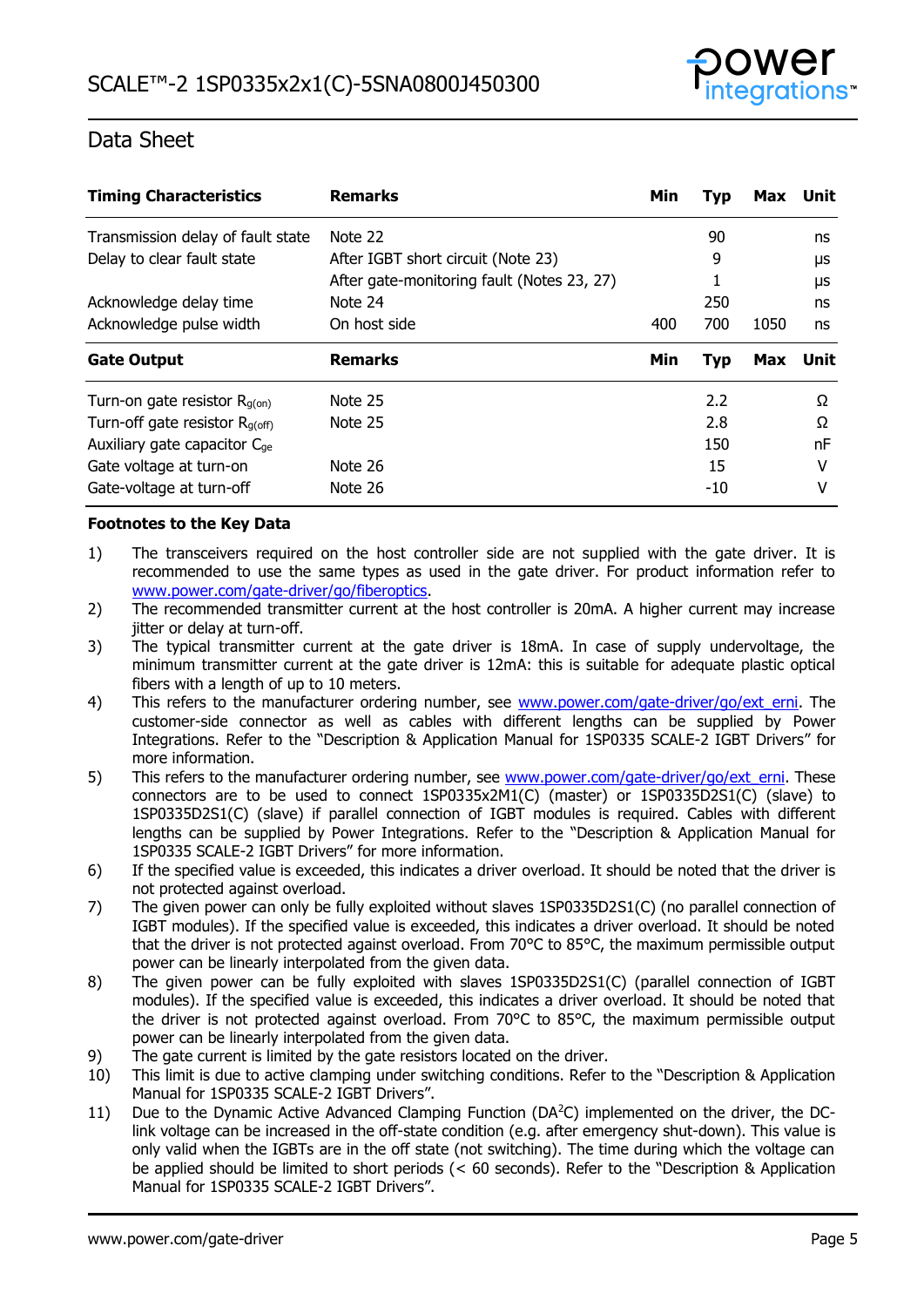

- 12) The maximum dynamic voltage between auxiliary emitters of parallel-connected drivers due to asymmetrical operation at turn-on and turn-off must be limited to the given value.
- 13) Maximum allowed rate of change of auxiliary emitter voltage of parallel connected drivers.
- 14) Dynamic voltages between auxiliary emitters of parallel connected drivers at turn-on and turn-off lead to equalizing currents over the X2 or X3 bus. The peak and RMS values of the resulting current must be limited to the given value.
- 15) Undervoltage monitoring of the secondary-side supply voltage (Viso to Vee and Vee to COM which correspond with the approximate turn-on and turn-off gate-emitter voltages). If the corresponding voltage drops below this limit on 1SP0335x2M1(C) (masters), all paralleled IGBTs (master and slaves) are switched off and a fault is transmitted to the status output. If the corresponding voltage drops below this limit on 1SP0335D2S1(C) (slaves), the corresponding IGBT is switched off. If the IGBT was turned on, a fault will be generated by the gate-monitoring function on the master which will turn off all paralleled IGBTs after the corresponding delay.
- 16) The mean value VGE,mean of all gate voltages (master and all slaves) is filtered and compared to the given values at turn-on and turn-off. If the specified values are exceeded (VGE,mean<VGE,on,min at turn-on resp. V<sub>GE,mean</sub>>V<sub>GE,off,max</sub> at turn-off) after the given filter delay, the driver turns off all parallelconnected IGBTs and a fault is transmitted to the status output.
- 17) A dynamic Vce protection is implemented on the driver. The maximum allowed Vce voltage at turn-on is dynamically adjusted in order to better fit to the IGBT characteristics at turn-on. At the end of the turn-on process the given static value applies.
- 18) The resulting pulse width of the direct output of the gate drive unit for short-circuit type I (excluding the delay of the gate resistors) is the sum of the response time plus the delay to IGBT turn-off.
- 19) The turn-off event of the IGBT is delayed by the specified time after the response time.
- 20) Including the delay of the external fiber-optic links (cable length: 1m). Measured from the transition of the turn-on or turn-off command at the optical transmitter on the host controller side to the direct output of the gate drive unit (excluding the delay of the gate resistors).
- 21) Output rise and fall times are measured between 10% and 90% of the nominal output swing. The values are given for the driver side of the gate resistors with  $2Ω/1uF$  load. The time constant of the output load in conjunction with the present gate resistors leads to an additional delay at their load side.
- 22) Delay of external fiber-optic links. Measured from the driver secondary side (ASIC output) to the optical receiver on the host controller (cable length: 1m).
- 23) Measured on the host side. The fault status on the secondary side is automatically reset after the specified time.
- 24) Including the delay of the external fiber-optic links (cable length: 1m). Measured from the transition of the turn-on or turn-off command at the optical transmitter on the host controller side to the transition of the acknowledge signal at the optical receiver on the host controller side.
- 25) The gate resistors can be leaded or surface mounted. Power Integrations reserves the right to determine which type will be used. Typically, higher quantities will be produced with SMD resistors and small quantities with leaded resistors.
- 26) The driver supply voltage VDC is split into two distinct voltages on the driver. The first one is the turnon voltage which is regulated at about 15V. The difference between VDC and the turn-on voltage is the turn-off voltage which is not regulated and mainly dependent on the driver input voltage VDC.
- 27) The fault status is set as long as the gate monitoring fault is present. The given value applies if the driver goes from the "off state" to the "on state" and the gate-emitter voltage of one or more parallel connected drivers does not turn on. If the driver goes from the "on state" to the "off state" and the gate-emitter voltage of one or more parallel connected drivers does not turn off, the fault status is applied as long as the gate monitoring fault is present.
- 28) The storage temperature inside the original package (1) or in case the coating material of coated products may touch external parts (2) must be limited to the given value. Otherwise, it is limited to 90°C.
- 29) The component surface temperature, which may strongly vary depending on the operating condition, must be limited to the given value for coated driver versions to ensure long-term reliability of the coating material.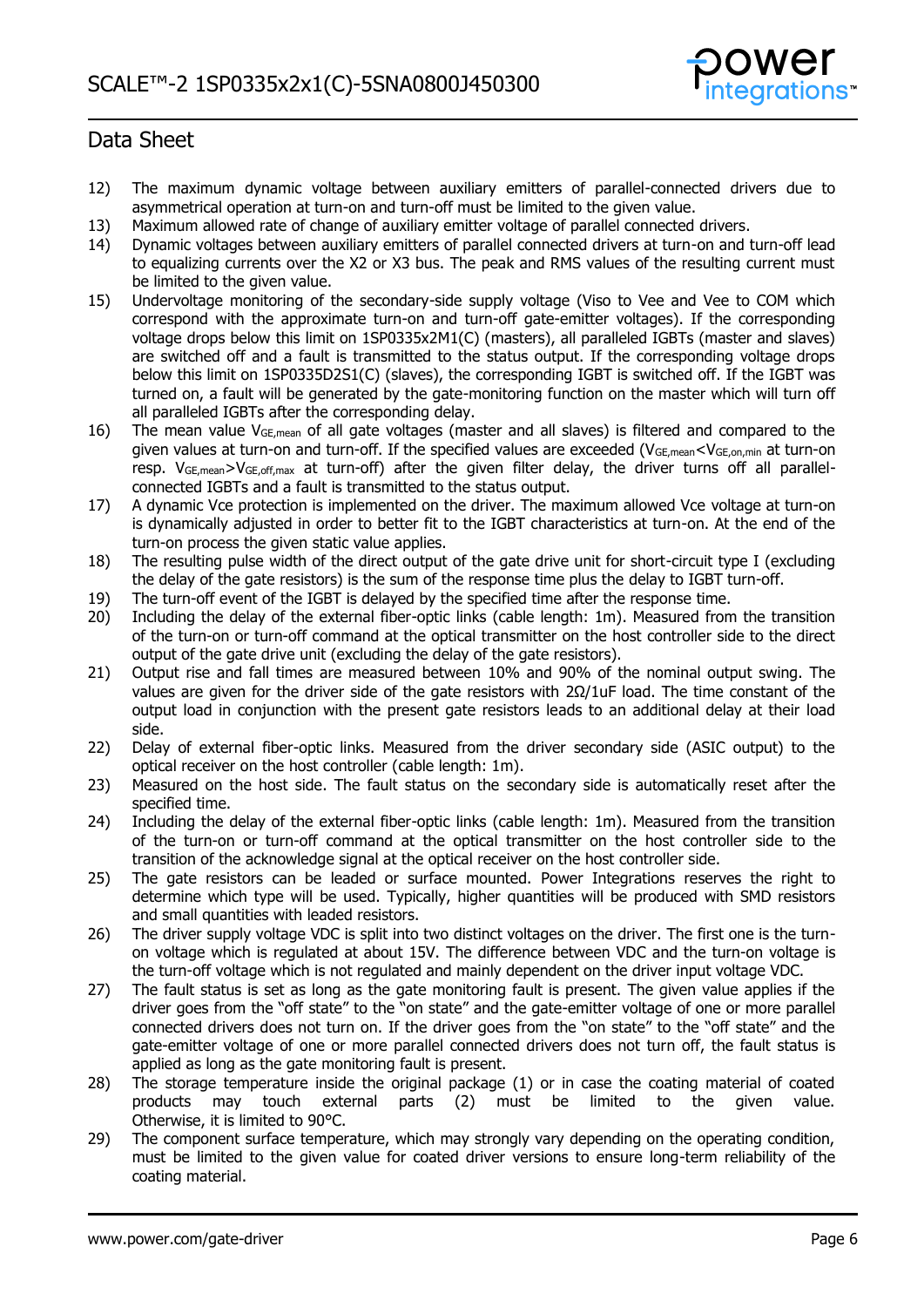

# **Legal Disclaimer**

The statements, technical information and recommendations contained herein are believed to be accurate as of the date hereof. All parameters, numbers, values and other technical data included in the technical information were calculated and determined to our best knowledge in accordance with the relevant technical norms (if any). They may base on assumptions or operational conditions that do not necessarily apply in general. We exclude any representation or warranty, express or implied, in relation to the accuracy or completeness of the statements, technical information and recommendations contained herein. No responsibility is accepted for the accuracy or sufficiency of any of the statements, technical information, recommendations or opinions communicated and any liability for any direct, indirect or consequential loss or damage suffered by any person arising therefrom is expressly disclaimed.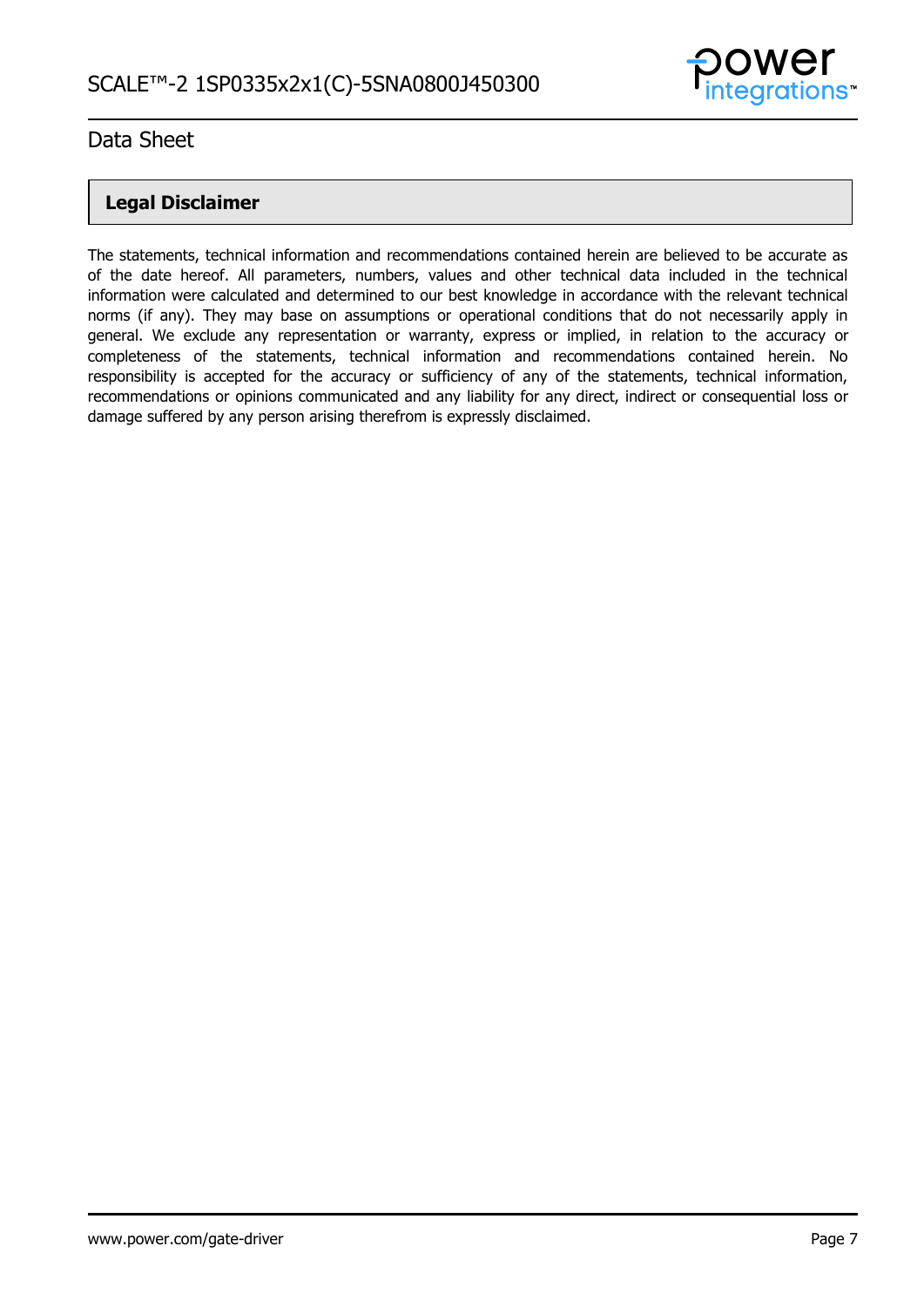

# **Ordering Information**

Our international terms and conditions of sale apply.

| <b>Interface</b>                            | <b>Power Integrations Driver Type #</b> | <b>Related IGBT</b> |
|---------------------------------------------|-----------------------------------------|---------------------|
| Master, Fiber-Optic Interface 1)            | 1SP0335V2M1-5SNA0800J450300             | 5SNA0800J450300     |
| Master, Fiber-Optic Interface 1), 3)        | 1SP0335V2M1C-5SNA0800J450300            | 5SNA0800J450300     |
| Master, Fiber-Optic Interface <sup>2)</sup> | 1SP0335S2M1-5SNA0800J450300             | 5SNA0800J450300     |
| Master, Fiber-Optic Interface 2), 3)        | 1SP0335S2M1C-5SNA0800J450300            | 5SNA0800J450300     |
| Slave, Electrical Interface                 | 1SP0335D2S1-5SNA0800J450300             | 5SNA0800J450300     |
| Slave, Electrical Interface 3)              | 1SP0335D2S1C-5SNA0800J450300            | 5SNA0800J450300     |

<sup>1)</sup> Fiber-optic interface with versatile link (HFBR-2522ETZ and HFBR-1522ETZ)

- 2) Fiber-optic interface with ST (HFBR-2412Z and HFBR-1412Z) See "Description & Application Manual for 1SP0335 SCALE-2 IGBT Drivers"
- 3) Conformal coated version

Product home page: [www.power.com/gate-driver/go/1SP0335](http://www.power.com/gate-driver/go/1SP0335)

Refer to [www.power.com/gate-driver/go/nomenclature](http://www.power.com/gate-driver/go/nomenclature) for information on driver nomenclature

# **Information about Other Products**

#### **For other drivers, evaluation systems, product documentation and application support**

Please click onto: [www.power.com/gate-driver](http://www.power.com/gate-driver)